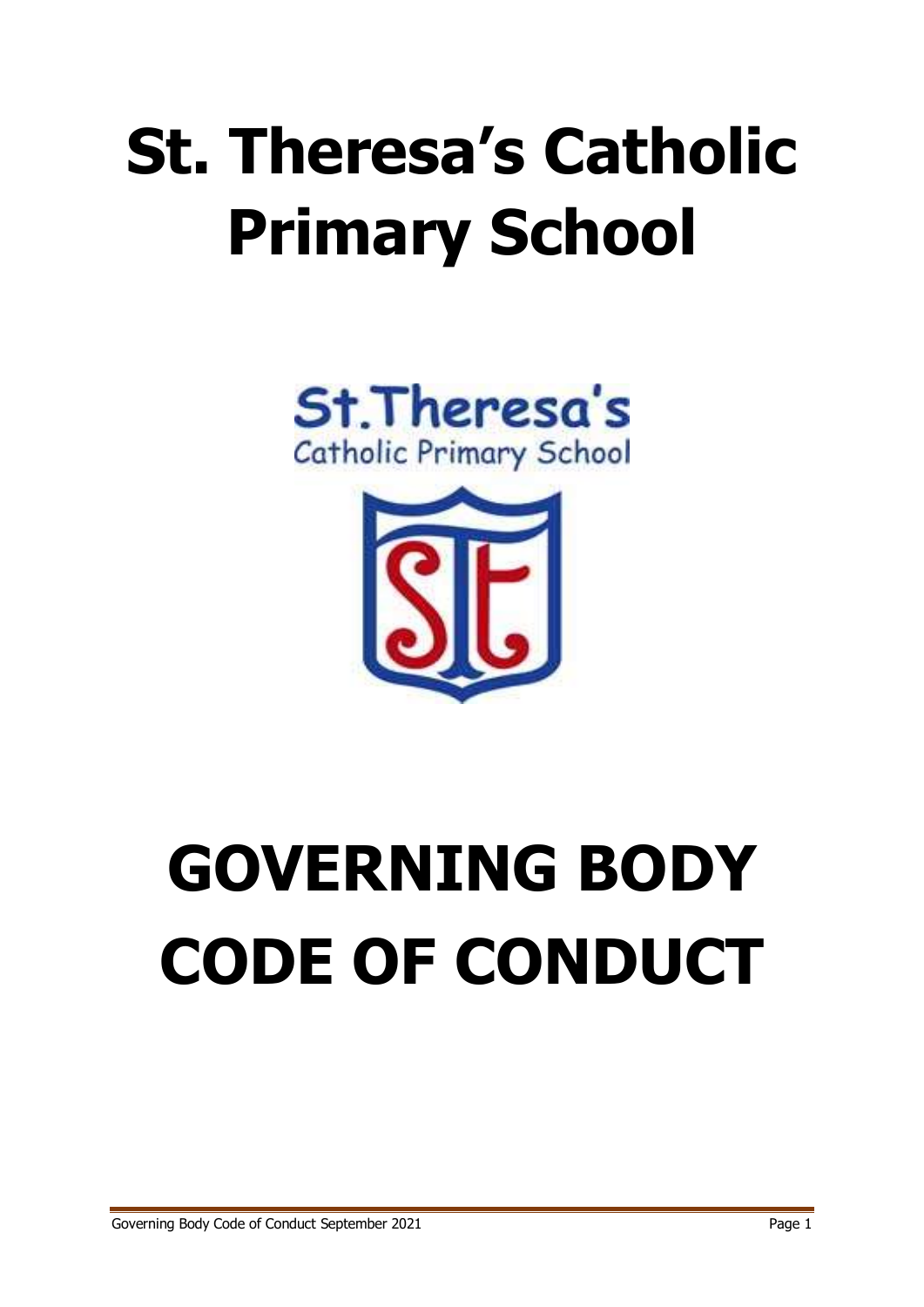"We learn together, we play together, we pray together, we grow together in the love of God"



## Validation Grid

| <b>Title</b>                                      | Governing Body Code of Conduct |
|---------------------------------------------------|--------------------------------|
| <b>Author</b>                                     | Barbara Costa                  |
| <b>Associate Author</b>                           | N/A                            |
| <b>Committee</b>                                  | Wellbeing                      |
| <b>Target Audience</b>                            | All Governors                  |
| <b>Stakeholders</b><br><b>Consulted</b>           | <b>All Governors</b>           |
| <b>Curriculum / Non</b><br><b>Curricular</b>      | Non Curricular                 |
| <b>Associated Policies /</b><br><b>Documents</b>  |                                |
| <b>New Policy or Review</b><br>of Existing Policy | <b>New</b>                     |
| <b>Date of Submission</b>                         | September 2021                 |
| <b>Date for Review</b>                            | September 2023                 |
| <b>Review Term</b>                                | 2 years                        |
| <b>Statutory</b>                                  | <b>No</b>                      |

Headteacher DW DWG Barbara Costa

Chair of Governors **Fiona** Kering Chair of Governors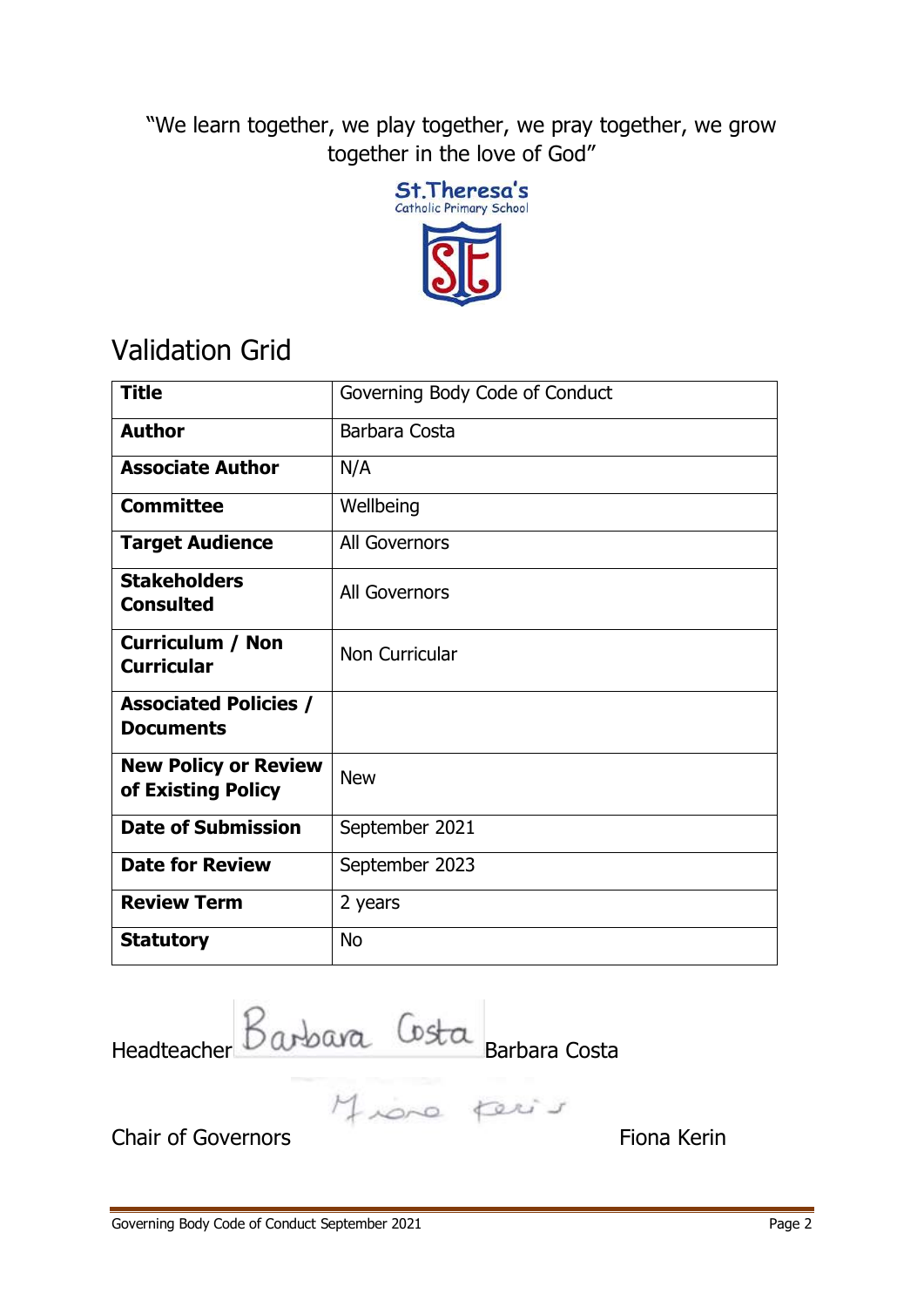### **Contents**

| Appendix I The Seven Principles of Public Life - The Nolan Principles11 |  |
|-------------------------------------------------------------------------|--|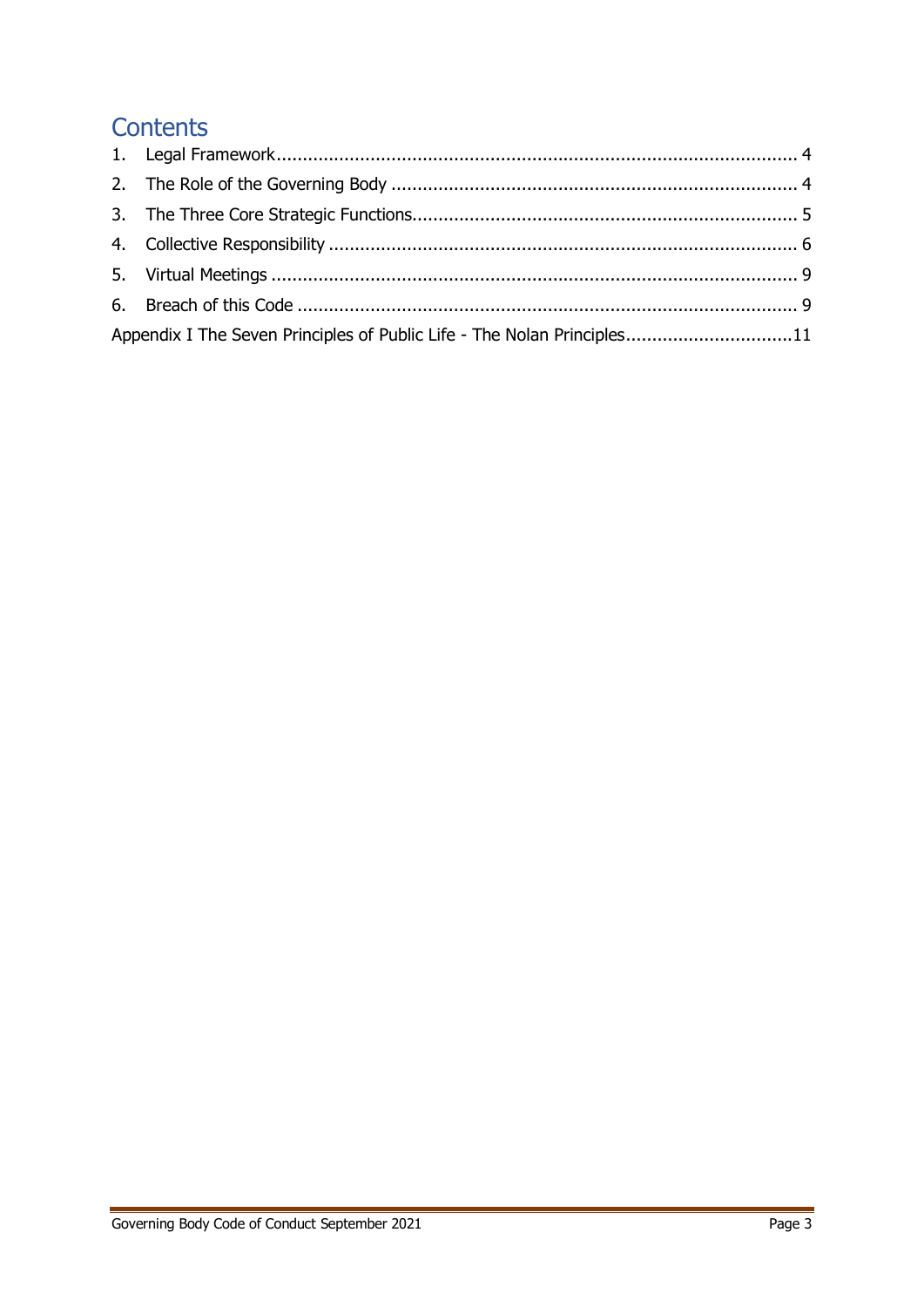#### <span id="page-3-0"></span>**1. Legal Framework**

This policy has due regard to legislation, including, but not limited to, the following:

- The Children Act 1989
- The Children Act 2004
- The Education Act 2011
- The Childcare (Disqualification) Regulations 2018
- Protection of Freedoms Act 2012
- The Data Protection Act 1998
- The General Data Protection Regulation (GDPR)
- The School Governance (Constitution) (England) Regulations 2012

This policy also has due regard to Department of Education (DfE) guidance, including, but not limited to, the following:

- DfE 'Governance handbook' 2020
- 'Keeping children safe in education' 2016
- 'Disqualification under the Childcare Act 2006' 2016
- 'The constitution of governing bodies of maintained schools' 2017

#### <span id="page-3-1"></span>**2. The Role of the Governing Body**

The term 'Governing Body' in this document includes the governing body of a Catholic voluntary aided school.

The term 'school' in this document includes a Catholic voluntary aided school.

As a Governing Body, our overarching responsibility lies in ensuring that we comply with our legal and a canonical duty to ensure that the Catholic character of the school is preserved and developed and that this duty permeates everything we do.

We understand that Foundation Governors are required, as the cornerstone of their role, to ensure this objective is achieved. However, all governors have a duty to preserve and develop the Catholic character of the school in order to fulfil the objects set out in its governing documents.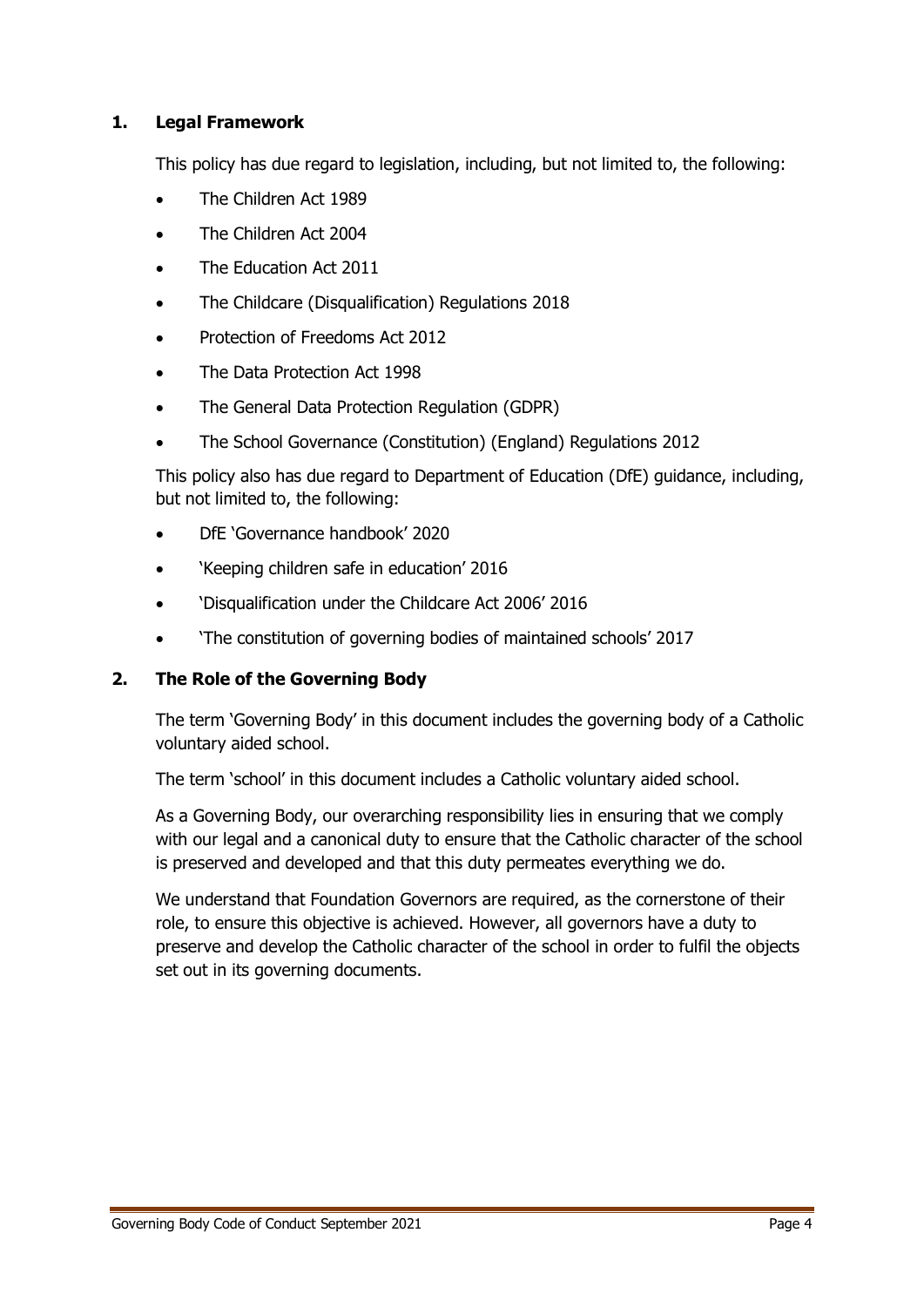#### <span id="page-4-0"></span>**3. The Three Core Strategic Functions**

Further, in accordance with our legal obligations, we endeavour to operate at a strategic level, leaving the school's senior leadership responsible and accountable for the operational day-to-day running of the school. It is by achieving these aims that we can be sure that our school has effective governance. Our core strategic functions, as a governing body, therefore are in:

Establishing the strategic direction, by:

- Setting the vision, values, and objectives for the school.
- Agreeing the school improvement strategy with priorities and targets.
- Meeting statutory duties.

Ensuring accountability, by:

- Appointing a Headteacher who is fit for purpose.
- Monitoring progress towards targets.
- Performance managing the Headteacher.
- Engaging with stakeholders.
- Contributing to school self-evaluation.

Ensuring financial probity, by:

- Setting the budget.
- Monitoring spending against the budget.
- Ensuring value for money is obtained.
- Ensuring risks to the organisation are managed.

We understand that the Catholic Church expects Catholic schools to promote and uphold high standards, including academic standards as an integral part of its educational vision for the holistic formation of children and young people.

We understand that Cannon law requires Catholic schools to be ". . . at least as academically distinguished as that in the other schools of the area" and that governors should be mindful of this requirement in all that they do.

We adhere to the Church's social teaching which is a rich treasury of wisdom about building a just society and living lives of holiness amidst the challenges of modern society. Several of the key themes that are at the heart of Catholic social tradition and which should permeate through our school are:

- Life and dignity of the human person.
- Call to family, community and participation.
- Rights and responsibilities.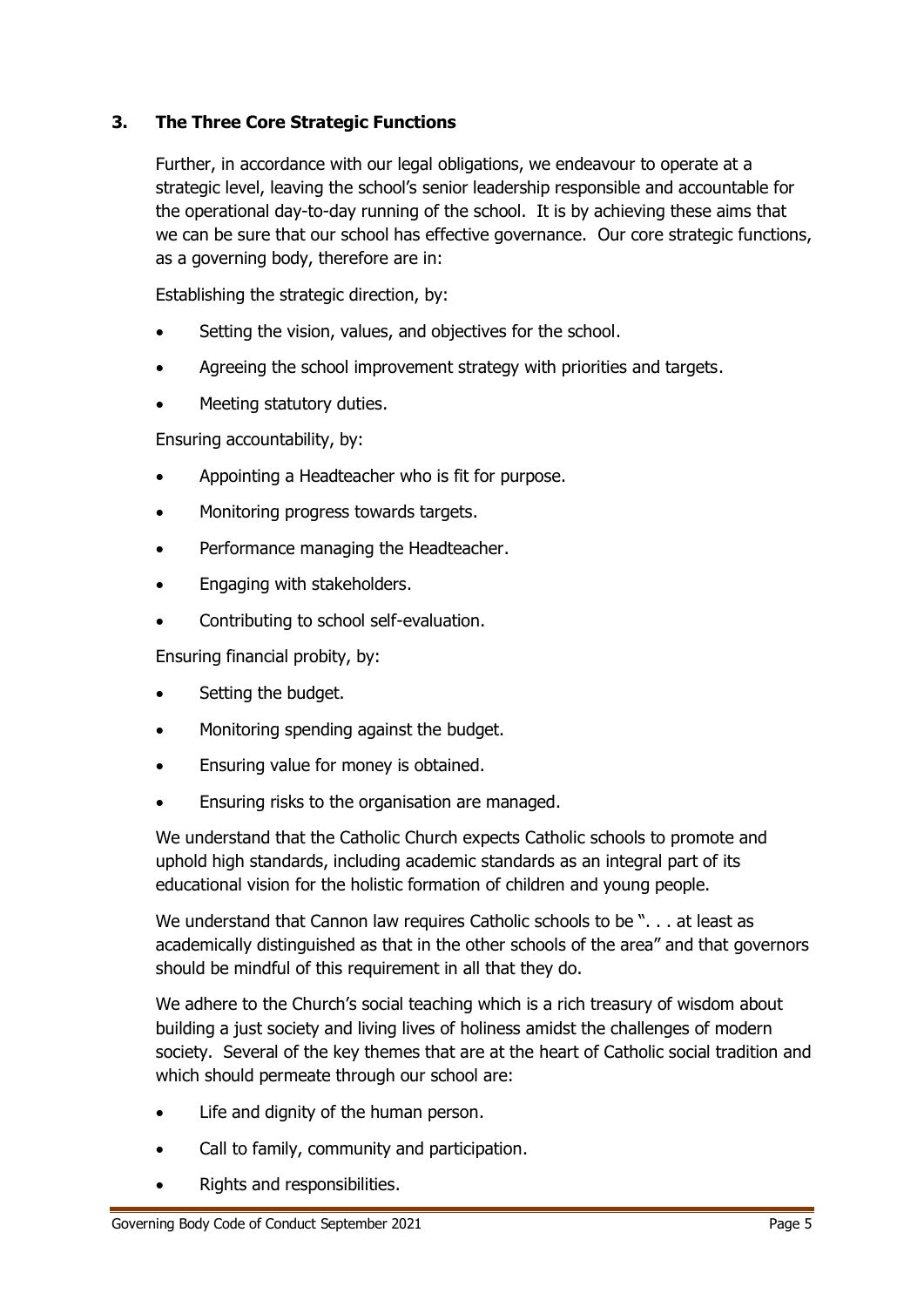- Option for the poor and vulnerable.
- The dignity of work and the rights of the workers.
- Solidarity.
- Care for God's creation.

#### <span id="page-5-0"></span>**4. Collective Responsibility**

As Governors, we agree to our collective responsibilities as follows:

Roles and Responsibilities

- We will preserve and develop the Catholic character of the school and this responsibility will permeate throughout all of our actions within, and through all aspects of, the school and the local community.
- We will ensure that the school is conducted in accordance with its trust deed, which includes the provisions of:
	- Canon Law.
	- The Curriculum Directory and Bishops' statements on religious education.
	- Any Diocesan directives relating to schools.
- We will conduct the school in accordance with its Instrument of Government and in particular its mission statement.
- We will support and implement the policies and procedures of the diocese, including the Diocesan Bishop's policies on education, including religious education, and Admissions Guidance issued by the diocese, and the expectations of the Diocesan Bishops issued collectively, specifically the Bishops' memorandum on the Appointment of Teachers in Catholic schools.
- We will respond to the needs of the Catholic community as a whole as represented by the Diocesan Bishop, complying in all respects with diocesan requirements.
- We will protect, promote and serve the Diocese in the ministry of our role as governors faithfully and in particular in compliance with Diocesan Protocols for a committed working relationship between the Diocese and the school.
- We will consider not only the interests of the school, but the interests of other Catholic schools, colleges, academies and of Catholic education throughout the diocese.
- We will undertake to discharge our duties as governors with due care and diligence.
- We will consider carefully how our decisions may affect the community and other schools, colleges and academies.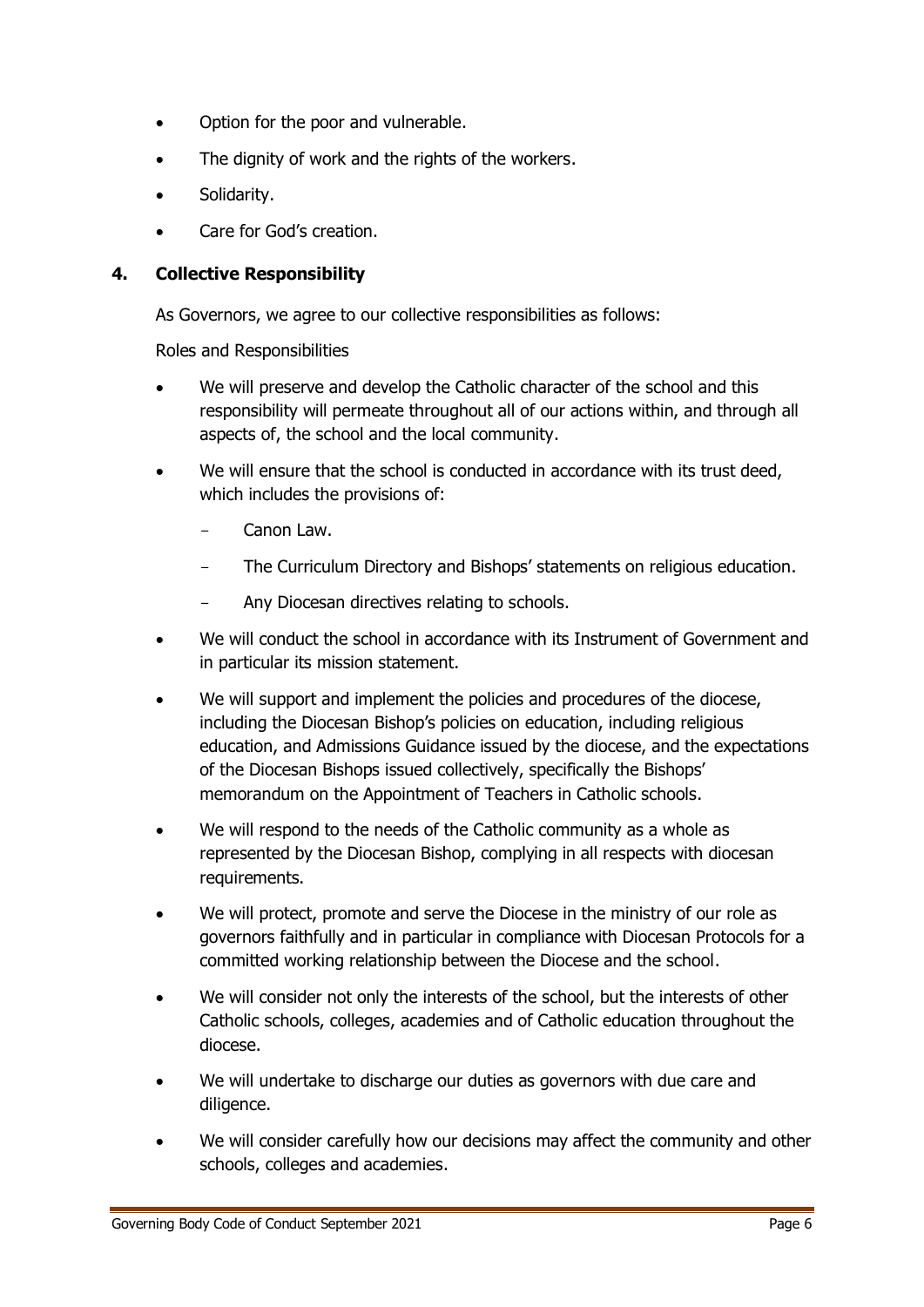- We will attend relevant training including diocesan training; governor induction and continuing professional development training, as required by the diocese.
- We understand the purpose of the governing body and our role as governors and the role of senior leadership.
- We accept that we have no legal authority to act individually, except when the governing body has given us delegated authority to do so, and therefore we will only speak on behalf of the governing body when we have been specifically authorised to do so.
- We accept collective responsibility for all decisions made by the governing body or its delegated agents. This means that we will not speak against majority decisions outside the governing body meetings.
- We have a duty to act fairly and without prejudice, and in so far as we have responsibility for staff, we will fulfil all that is expected of a good employer.
- We will encourage transparency and will act appropriately.
- In making or responding to criticism or complaints affecting the school, we will follow the procedures established by the governing body.
- We will actively support and challenge the senior leadership.
- We will adhere to the Nolan principles set out in Appendix I.

**Commitment** 

- We acknowledge that accepting office as a governor involves the commitment of significant time and energy.
- We will each involve ourselves actively in the work of the governing body, and accept our fair share of responsibilities, including service on committees or working groups.
- We will make full efforts to attend all meetings and where we cannot attend, explain in advance why we are unable to.
- We will get to know the school well and positively respond to opportunities to involve ourselves in school activities.
- We will visit the school, with all visits to the school arranged in advance with the staff and undertaken within the framework established by the governing body.
- We will evaluate our effectiveness as a governing body by way of completing a skills audit and a self-evaluation on an annual basis.
- We will consider seriously our individual and collective needs for continuous training and development as required by the diocesan education service, and will undertake that relevant training and any mandatory training as may be required by the law.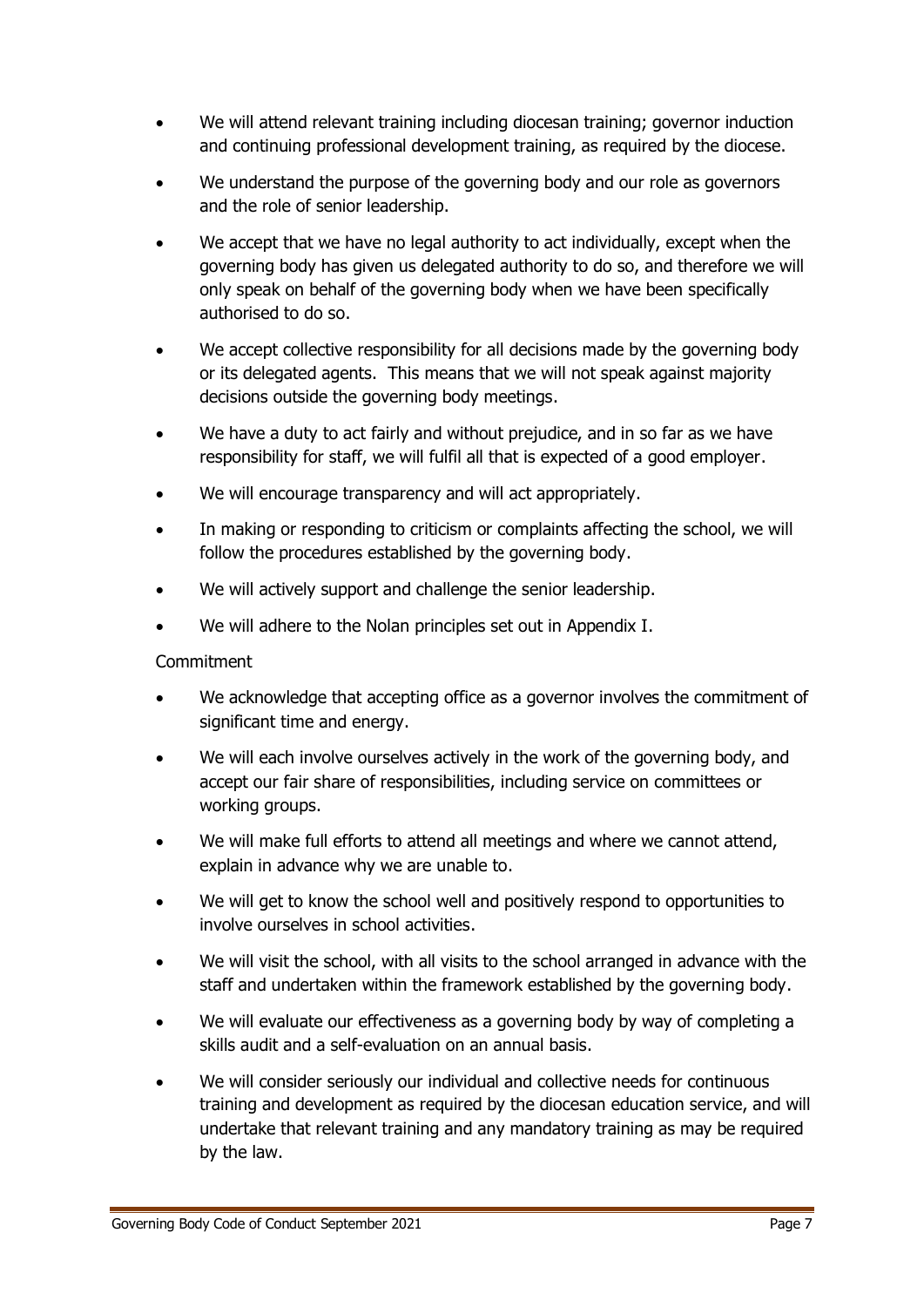We accept, that in the interests of transparency, our full names, date of appointment, terms of office, roles on the governing body, attendance records, relevant business and pecuniary interests, category of governor and body responsible for appointing us will be published on the school's website, and anything else as required by law.

#### Relationships

- In all our relationships we shall exercise stewardship and draw on the teachings and example of Jesus Christ in that:
	- All relationships will be built on the core values of the Gospel based on the Beatitudes summarised as: faithfulness and integrity; dignity and compassion; humility and gentleness; truth and justice; forgiveness and mercy; purity and holiness; tolerance and peace and service and sacrifice.
- We will comply with Diocesan Protocols for a committed working relationship between the Diocese and the school.
- We will ensure that we continually communicate with and, where appropriate, seek support and guidance from our diocesan education service.
- We will strive to work as a team in which constructive working relationships are actively promoted.
- We will express views openly, courteously and respectfully in all our communications with other governors.
- We will support the chair in ensuring appropriate conduct both at meetings and at all times. We are prepared to answer queries from other governors in relation to delegated functions and take into account any concerns expressed, and we will acknowledge the time, effort and skills that have been committed to the delegated function by those involved.
- We will seek to develop effective working relationships with the diocese, parish, the senior leadership, staff and parents, pupils, the local authority (LA), other relevant agencies, and the local community.

#### **Confidentiality**

- We will observe confidentiality in all circumstance in particular in relation to matters concerning specific members of staff or pupils, both inside and outside the school, unless there is a lawful requirement for disclosure.
- We will exercise the greatest prudence at all times when discussions regarding the business of the school arise outside a governing body meeting.
- We will exercise care and skill when communicating through social media.
- We will not reveal the details of any governing body vote.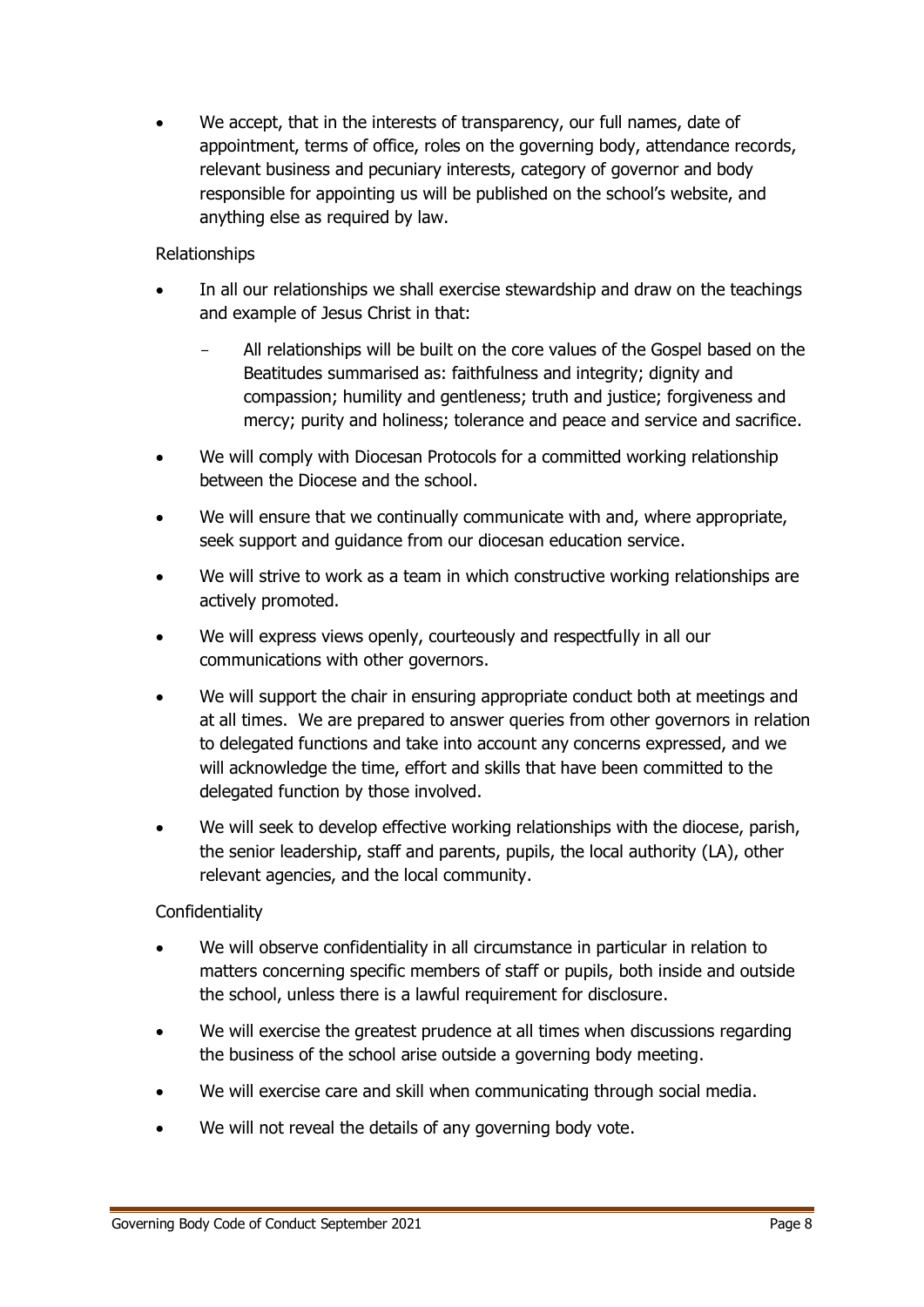Conflicts of Interest

- We will always act in the best interests of the charitable objects set out in the governing documents of the school.
- We will record any pecuniary or other business interest (including those related to people we are connected with) that we have in connection with the governing body's business in the Register of Business Interests, and if such conflicted matter arises in a meeting we will offer to leave the meeting for the appropriate length of time. We accept that the Register of Business Interests will be published on the school's website.
- We will also declare any conflict of loyalty at the start of any meeting should the situation arise .

#### <span id="page-8-0"></span>**5. Virtual Meetings**

- We will attend virtual meetings if required using the virtual meeting platform agreed by the governing body.
- We will behave appropriately in line with the instructions given by the host of the meeting.
- If instructed by the host we will ensure that our microphones are on mute, unless we are required to make a contribution.
- We will have our cameras switched on.
- If we need to leave the meeting whilst a presentation is taking place then explain this in the chatroom of the online platform so the Clerk can note that we are not present.
- We will ensure that our remote meeting attendance is in an appropriate quiet room and not in a public place.

#### <span id="page-8-1"></span>**6. Breach of this Code**

- If we believe this code has been breached we will promptly raise this issue with the chair, consult with the diocese, determine the investigatory process (if any); the governing body will only use suspension/removal as a last resort after seeking to resolve any difficulties or disputes in more constructive ways.
- Should it be the chair that we believe has breached this code, another governor, such as the vice chair, will investigate.
- In the event that the need arises to suspend a governor, the governing board will do so by following the established procedures as to ensure a fair and objective process.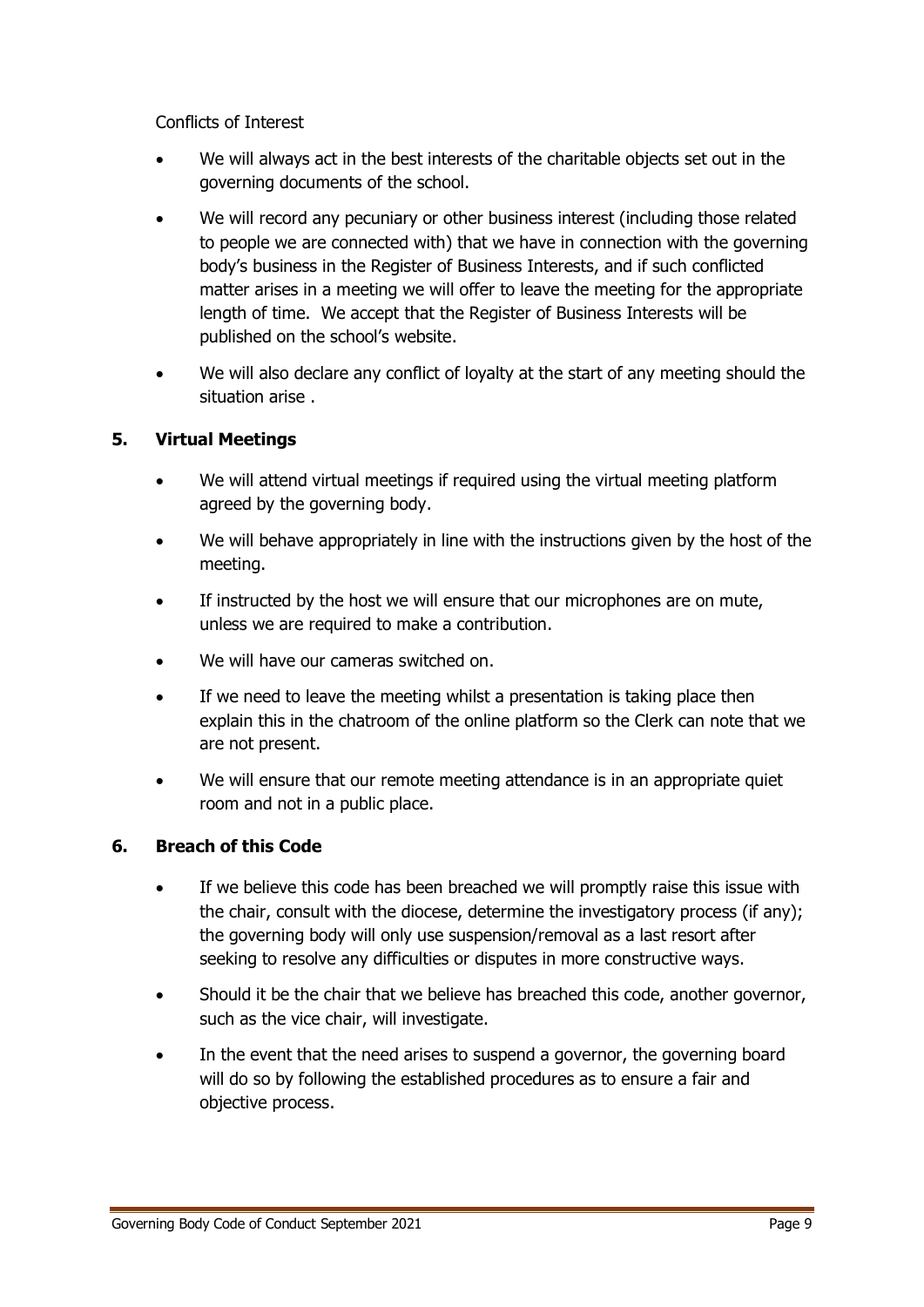- In the event of a resolution being made to remove a governor from office, the following procedure will be implemented:
	- A resolution to remove a governor from office will be included on an agenda and circulated to all members of the governing board.
	- A meeting will be held and the resolution to remove the governor from office will be fully explained.
	- Governors will give due and careful consideration to the reasons given to remove the governor from office.
	- The governor, whom it has been proposed to remove from the governing board, will be given the opportunity to make a statement in response to the resolution to remove them from office.
	- Within 14 days of the first meeting, a second meeting must be held and an item, specifying that the governing board will confirm their decision, included on the agenda.
	- Any elected staff or parent governor who has been disqualified from their role and removed from office will be disqualified from serving as a governor and holding office for a period of five years. This period is taken from the date immediately after the day they were disqualified from their elected role. Given the consequence of the five-year disqualification period, the governing board's power to remove an elected parent or staff governor will only be used in exceptional and serious circumstances which may include the following:
		- Serious misconduct.
		- **Repeated serious incompetence.**
		- **Engagement in conduct which aims to undermine fundamental** British value.
		- Actions that are significantly detrimental to the effective operation of the governing board.
		- Actions that are significantly detrimental to the effective operation of the school.
	- A governor who has been removed from the governing board has the right of appeal. The governor should exercise their right of appeal by writing to the clerk to governors within ten working days of their removal from the governing board; making clear the reasons for their appeal.
	- On receipt of an appeal, the governing board will establish an independent appeal panel. The appeal panel will comprise of a panel of three governors and membership may include a governor from another school or an appropriate representative from the LA.